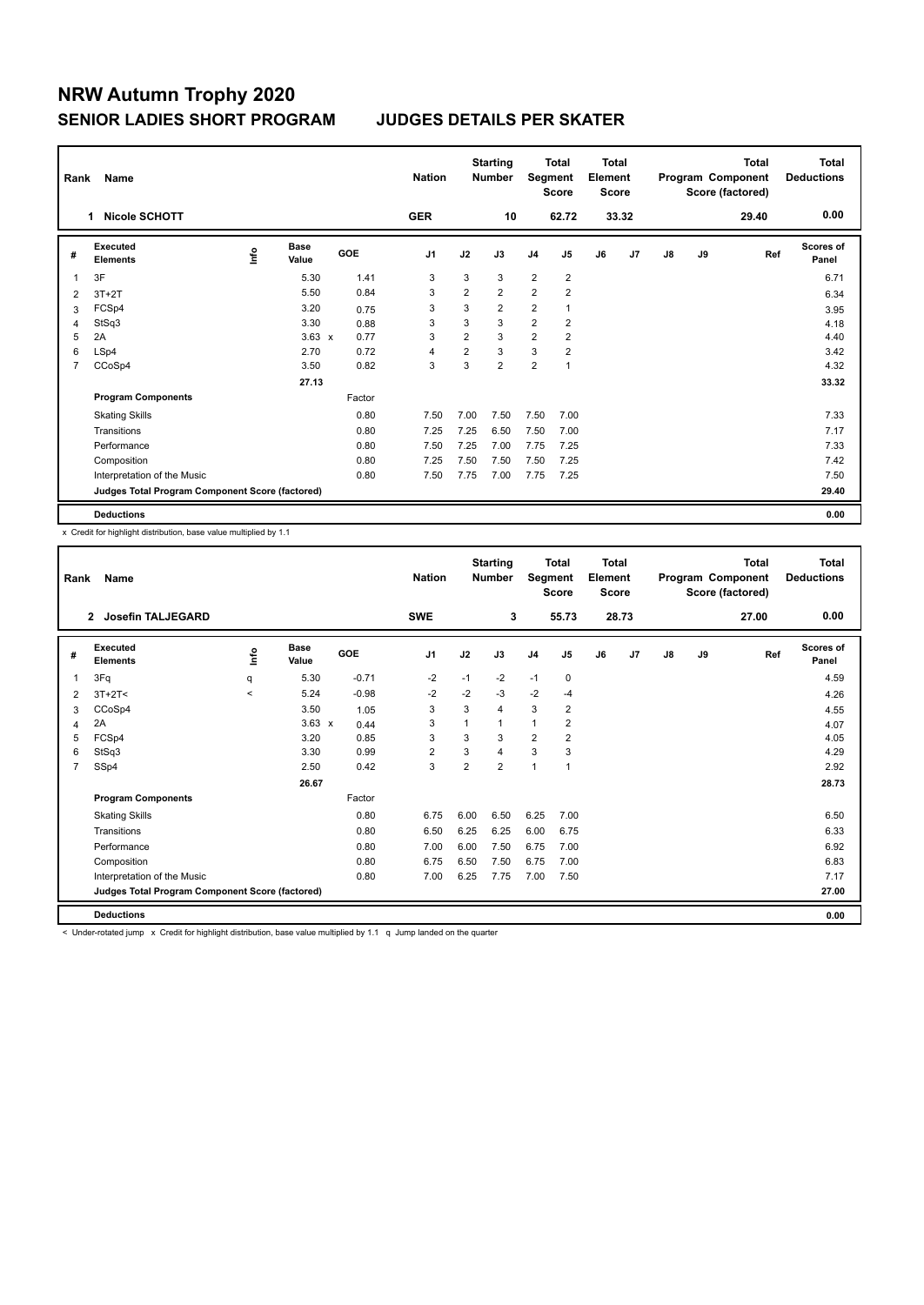| Rank           | Name                                            |              |                      |                         | <b>Nation</b>  |                | <b>Starting</b><br><b>Number</b> | Segment        | <b>Total</b><br><b>Score</b> | Total<br>Element<br><b>Score</b> |       |    |    | <b>Total</b><br>Program Component<br>Score (factored) | Total<br><b>Deductions</b> |
|----------------|-------------------------------------------------|--------------|----------------------|-------------------------|----------------|----------------|----------------------------------|----------------|------------------------------|----------------------------------|-------|----|----|-------------------------------------------------------|----------------------------|
|                | <b>Nathalie WEINZIERL</b><br>3                  |              |                      |                         | <b>GER</b>     |                | $\overline{7}$                   |                | 54.15                        |                                  | 28.61 |    |    | 26.54                                                 | $-1.00$                    |
| #              | <b>Executed</b><br><b>Elements</b>              | ۴ů           | <b>Base</b><br>Value | <b>GOE</b>              | J <sub>1</sub> | J2             | J3                               | J <sub>4</sub> | J5                           | J6                               | J7    | J8 | J9 | Ref                                                   | <b>Scores of</b><br>Panel  |
| 1              | $3T+2T$                                         |              | 5.50                 | 0.56                    | 2              | $\Omega$       | $\overline{2}$                   | $\mathbf{1}$   | $\mathbf{1}$                 |                                  |       |    |    |                                                       | 6.06                       |
| 2              | 2A                                              |              | 3.30                 | 0.33                    | $\overline{1}$ | $\Omega$       | $\mathbf{1}$                     | $\mathbf{1}$   |                              |                                  |       |    |    |                                                       | 3.63                       |
| 3              | CCoSp4                                          |              | 3.50                 | 0.58                    | $\overline{2}$ | $\overline{2}$ | 3                                | 1              |                              |                                  |       |    |    |                                                       | 4.08                       |
| $\overline{4}$ | 3Lz<                                            | $\checkmark$ | 5.19                 | $\mathsf{x}$<br>$-2.36$ | $-5$           | $-5$           | $-5$                             | $-5$           | $-5$                         |                                  |       |    |    |                                                       | 2.83                       |
| 5              | StSq4                                           |              | 3.90                 | 1.17                    | 4              | 3              | 3                                | 3              | $\overline{2}$               |                                  |       |    |    |                                                       | 5.07                       |
| 6              | FSSp4                                           |              | 3.00                 | 0.70                    | $\overline{2}$ | 3              | 3                                | $\overline{2}$ |                              |                                  |       |    |    |                                                       | 3.70                       |
| 7              | LSp4                                            |              | 2.70                 | 0.54                    | $\overline{2}$ | $\overline{2}$ | 3                                | $\overline{2}$ | $\overline{2}$               |                                  |       |    |    |                                                       | 3.24                       |
|                |                                                 |              | 27.09                |                         |                |                |                                  |                |                              |                                  |       |    |    |                                                       | 28.61                      |
|                | <b>Program Components</b>                       |              |                      | Factor                  |                |                |                                  |                |                              |                                  |       |    |    |                                                       |                            |
|                | <b>Skating Skills</b>                           |              |                      | 0.80                    | 6.75           | 6.50           | 6.25                             | 6.50           | 6.50                         |                                  |       |    |    |                                                       | 6.50                       |
|                | Transitions                                     |              |                      | 0.80                    | 6.50           | 6.25           | 6.00                             | 6.25           | 6.50                         |                                  |       |    |    |                                                       | 6.33                       |
|                | Performance                                     |              |                      | 0.80                    | 6.75           | 7.00           | 6.75                             | 6.25           | 6.50                         |                                  |       |    |    |                                                       | 6.67                       |
|                | Composition                                     |              |                      | 0.80                    | 7.00           | 6.75           | 7.25                             | 6.50           | 6.50                         |                                  |       |    |    |                                                       | 6.75                       |
|                | Interpretation of the Music                     |              |                      | 0.80                    | 7.25           | 7.00           | 7.25                             | 6.50           | 6.25                         |                                  |       |    |    |                                                       | 6.92                       |
|                | Judges Total Program Component Score (factored) |              |                      |                         |                |                |                                  |                |                              |                                  |       |    |    |                                                       | 26.54                      |
|                | <b>Deductions</b>                               |              | Falls:               | $-1.00(1)$              |                |                |                                  |                |                              |                                  |       |    |    |                                                       | $-1.00$                    |

< Under-rotated jump x Credit for highlight distribution, base value multiplied by 1.1

| Rank           | Name                                            |             |                      |         | <b>Nation</b>  |                | <b>Starting</b><br><b>Number</b> | Segment        | <b>Total</b><br><b>Score</b> | Total<br>Element<br><b>Score</b> |       |               |    | <b>Total</b><br>Program Component<br>Score (factored) | <b>Total</b><br><b>Deductions</b> |
|----------------|-------------------------------------------------|-------------|----------------------|---------|----------------|----------------|----------------------------------|----------------|------------------------------|----------------------------------|-------|---------------|----|-------------------------------------------------------|-----------------------------------|
|                | 4 Lindsay VAN ZUNDERT                           |             |                      |         | <b>NED</b>     |                | 1                                |                | 53.05                        |                                  | 29.81 |               |    | 23.24                                                 | 0.00                              |
| #              | Executed<br><b>Elements</b>                     | <u>info</u> | <b>Base</b><br>Value | GOE     | J <sub>1</sub> | J2             | J3                               | J <sub>4</sub> | J5                           | J6                               | J7    | $\mathsf{J}8$ | J9 | Ref                                                   | <b>Scores of</b><br>Panel         |
| 1              | 3Lo                                             |             | 4.90                 | 0.49    | $\overline{2}$ | 1              | 0                                | $\mathbf{1}$   | 1                            |                                  |       |               |    |                                                       | 5.39                              |
| 2              | 3Lzq+2T                                         | q           | 7.20                 | $-1.18$ | $-2$           | $-2$           | $-2$                             | $-2$           | $-1$                         |                                  |       |               |    |                                                       | 6.02                              |
| 3              | CCoSp4                                          |             | 3.50                 | 0.70    | $\overline{2}$ | $\overline{2}$ | $\overline{2}$                   | $\overline{2}$ | $\overline{2}$               |                                  |       |               |    |                                                       | 4.20                              |
| 4              | 2A                                              |             | $3.63 \times$        | 0.11    | $\overline{2}$ | 0              | 1                                | 0              | 0                            |                                  |       |               |    |                                                       | 3.74                              |
| 5              | LSp4                                            |             | 2.70                 | 0.63    | $\overline{2}$ | 3              | 4                                | $\overline{2}$ | $\overline{2}$               |                                  |       |               |    |                                                       | 3.33                              |
| 6              | StSq3                                           |             | 3.30                 | 0.33    | $\mathbf{1}$   | 1              | 1                                | $\mathbf{1}$   |                              |                                  |       |               |    |                                                       | 3.63                              |
| $\overline{7}$ | FSSp4                                           |             | 3.00                 | 0.50    | 3              | $\overline{2}$ | $\overline{2}$                   | $\overline{1}$ | 1                            |                                  |       |               |    |                                                       | 3.50                              |
|                |                                                 |             | 28.23                |         |                |                |                                  |                |                              |                                  |       |               |    |                                                       | 29.81                             |
|                | <b>Program Components</b>                       |             |                      | Factor  |                |                |                                  |                |                              |                                  |       |               |    |                                                       |                                   |
|                | <b>Skating Skills</b>                           |             |                      | 0.80    | 6.25           | 5.25           | 5.75                             | 5.75           | 5.75                         |                                  |       |               |    |                                                       | 5.75                              |
|                | Transitions                                     |             |                      | 0.80    | 5.75           | 5.50           | 5.25                             | 5.50           | 5.75                         |                                  |       |               |    |                                                       | 5.58                              |
|                | Performance                                     |             |                      | 0.80    | 6.25           | 5.25           | 6.25                             | 6.00           | 6.00                         |                                  |       |               |    |                                                       | 6.08                              |
|                | Composition                                     |             |                      | 0.80    | 6.50           | 5.50           | 5.75                             | 5.75           | 6.00                         |                                  |       |               |    |                                                       | 5.83                              |
|                | Interpretation of the Music                     |             |                      | 0.80    | 6.25           | 5.25           | 6.00                             | 5.50           | 6.00                         |                                  |       |               |    |                                                       | 5.83                              |
|                | Judges Total Program Component Score (factored) |             |                      |         |                |                |                                  |                |                              |                                  |       |               |    |                                                       | 23.24                             |
|                | <b>Deductions</b>                               |             |                      |         |                |                |                                  |                |                              |                                  |       |               |    |                                                       | 0.00                              |

x Credit for highlight distribution, base value multiplied by 1.1 q Jump landed on the quarter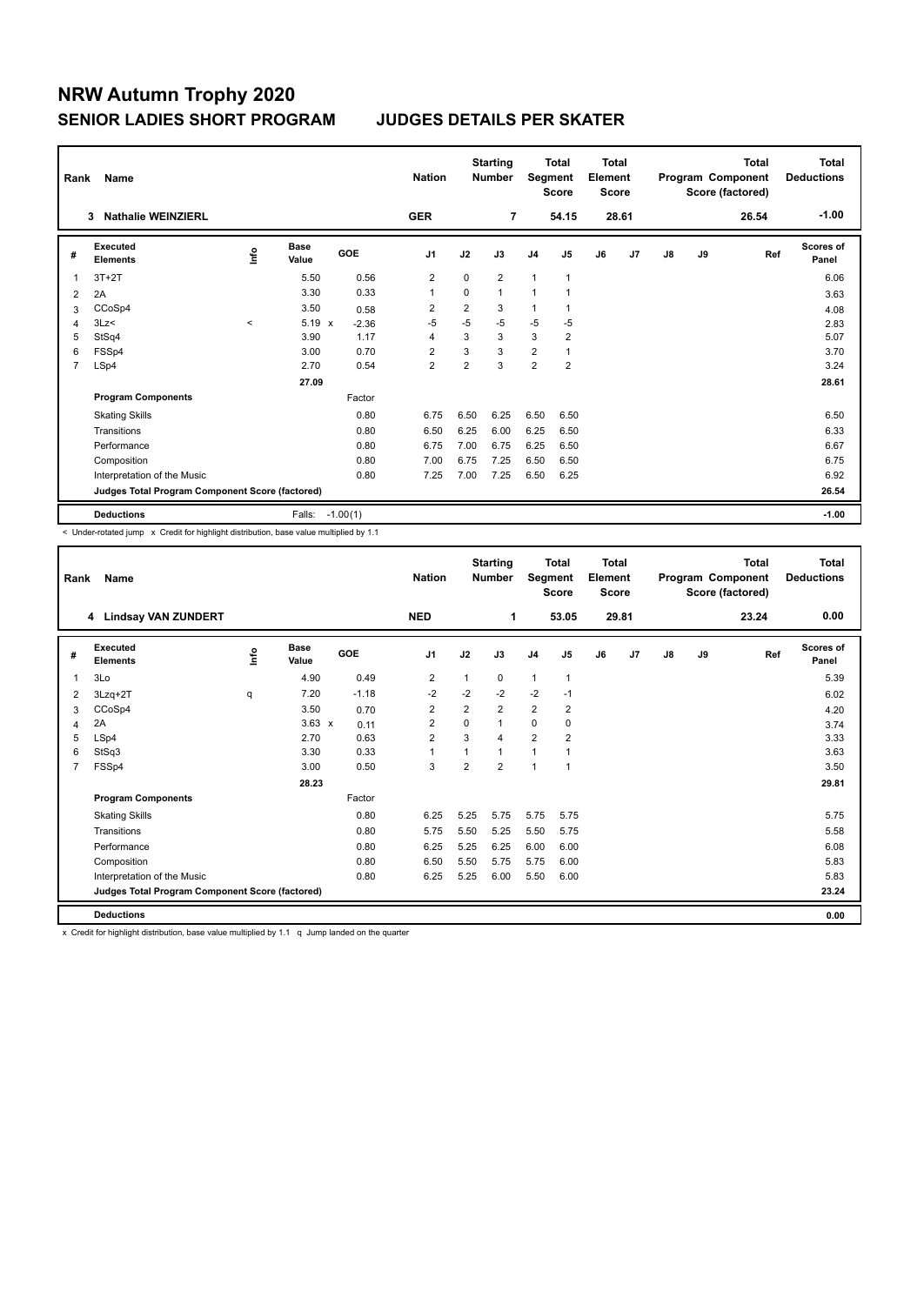| Rank           | Name                                            |         |                      |            | <b>Nation</b>  |                | <b>Starting</b><br><b>Number</b> |                | <b>Total</b><br>Segment<br><b>Score</b> | <b>Total</b><br>Element<br><b>Score</b> |       |               |    | <b>Total</b><br>Program Component<br>Score (factored) | Total<br><b>Deductions</b> |
|----------------|-------------------------------------------------|---------|----------------------|------------|----------------|----------------|----------------------------------|----------------|-----------------------------------------|-----------------------------------------|-------|---------------|----|-------------------------------------------------------|----------------------------|
|                | <b>Matilda ALGOTSSON</b><br>5.                  |         |                      |            | <b>SWE</b>     |                | 5                                |                | 52.92                                   |                                         | 29.06 |               |    | 23.86                                                 | 0.00                       |
| #              | <b>Executed</b><br><b>Elements</b>              | lnfo    | <b>Base</b><br>Value | <b>GOE</b> | J <sub>1</sub> | J2             | J3                               | J <sub>4</sub> | J <sub>5</sub>                          | J6                                      | J7    | $\mathsf{J}8$ | J9 | Ref                                                   | Scores of<br>Panel         |
| 1              | $3F+2T$                                         |         | 6.60                 | 1.06       | 3              | $\overline{2}$ | $\overline{2}$                   | 1              | $\overline{2}$                          |                                         |       |               |    |                                                       | 7.66                       |
| 2              | 2A                                              |         | 3.30                 | 0.33       | $\overline{1}$ | $\mathbf{1}$   | $\mathbf{1}$                     | $\mathbf{1}$   |                                         |                                         |       |               |    |                                                       | 3.63                       |
| 3              | FCSp3                                           |         | 2.80                 | 0.28       | 1              | 0              |                                  | 1              |                                         |                                         |       |               |    |                                                       | 3.08                       |
| 4              | 3Lo<                                            | $\prec$ | $4.31 \times$        | $-0.91$    | $-1$           | $-2$           | $-2$                             | $-3$           | -3                                      |                                         |       |               |    |                                                       | 3.40                       |
| 5              | LSp4                                            |         | 2.70                 | 0.54       | $\overline{2}$ | $\mathbf{1}$   | $\overline{2}$                   | $\overline{2}$ | $\overline{2}$                          |                                         |       |               |    |                                                       | 3.24                       |
| 6              | StSq3                                           |         | 3.30                 | 0.55       | $\Omega$       | $\mathbf{1}$   | $\overline{2}$                   | 3              | $\overline{2}$                          |                                         |       |               |    |                                                       | 3.85                       |
| $\overline{7}$ | CCoSp4                                          |         | 3.50                 | 0.70       | $\overline{2}$ | $\overline{2}$ | 3                                | $\overline{2}$ | $\mathbf{1}$                            |                                         |       |               |    |                                                       | 4.20                       |
|                |                                                 |         | 26.51                |            |                |                |                                  |                |                                         |                                         |       |               |    |                                                       | 29.06                      |
|                | <b>Program Components</b>                       |         |                      | Factor     |                |                |                                  |                |                                         |                                         |       |               |    |                                                       |                            |
|                | <b>Skating Skills</b>                           |         |                      | 0.80       | 5.75           | 5.50           | 6.25                             | 6.50           | 5.50                                    |                                         |       |               |    |                                                       | 5.83                       |
|                | Transitions                                     |         |                      | 0.80       | 5.50           | 5.25           | 5.75                             | 6.25           | 6.00                                    |                                         |       |               |    |                                                       | 5.75                       |
|                | Performance                                     |         |                      | 0.80       | 6.00           | 5.50           | 6.25                             | 6.75           | 5.75                                    |                                         |       |               |    |                                                       | 6.00                       |
|                | Composition                                     |         |                      | 0.80       | 6.00           | 5.50           | 6.75                             | 6.50           | 6.00                                    |                                         |       |               |    |                                                       | 6.17                       |
|                | Interpretation of the Music                     |         |                      | 0.80       | 5.75           | 5.25           | 6.50                             | 6.50           | 6.00                                    |                                         |       |               |    |                                                       | 6.08                       |
|                | Judges Total Program Component Score (factored) |         |                      |            |                |                |                                  |                |                                         |                                         |       |               |    |                                                       | 23.86                      |
|                | <b>Deductions</b>                               |         |                      |            |                |                |                                  |                |                                         |                                         |       |               |    |                                                       | 0.00                       |

< Under-rotated jump x Credit for highlight distribution, base value multiplied by 1.1

| Rank           | Name                                                                                                                 |             |               |            | <b>Nation</b>  |                | <b>Starting</b><br><b>Number</b> | Segment        | <b>Total</b><br><b>Score</b> | <b>Total</b><br>Element<br><b>Score</b> |       |    |    | <b>Total</b><br>Program Component<br>Score (factored) | <b>Total</b><br><b>Deductions</b> |
|----------------|----------------------------------------------------------------------------------------------------------------------|-------------|---------------|------------|----------------|----------------|----------------------------------|----------------|------------------------------|-----------------------------------------|-------|----|----|-------------------------------------------------------|-----------------------------------|
|                | <b>Jenni SAARINEN</b><br>6                                                                                           |             |               |            | <b>FIN</b>     |                | 4                                |                | 51.92                        |                                         | 25.86 |    |    | 28.06                                                 | $-2.00$                           |
| #              | Executed<br><b>Elements</b>                                                                                          | <u>lnfo</u> | Base<br>Value | GOE        | J <sub>1</sub> | J2             | J3                               | J <sub>4</sub> | J5                           | J6                                      | J7    | J8 | J9 | Ref                                                   | Scores of<br>Panel                |
|                | 3F<<                                                                                                                 | <<          | 1.80          | $-0.90$    | -5             | $-5$           | $-5$                             | $-5$           | $-5$                         |                                         |       |    |    |                                                       | 0.90                              |
| 2              | $3T+3T<$                                                                                                             | $\prec$     | 7.56          | $-2.10$    | -5             | $-5$           | $-5$                             | $-5$           | -5                           |                                         |       |    |    |                                                       | 5.46                              |
| 3              | FSSp2                                                                                                                |             | 2.30          | 0.61       | 3              | 3              | 3                                | $\overline{2}$ | $\overline{2}$               |                                         |       |    |    |                                                       | 2.91                              |
| 4              | 2A                                                                                                                   |             | $3.63 \times$ | 0.88       | 3              | $\overline{2}$ | 3                                | $\overline{2}$ | 3                            |                                         |       |    |    |                                                       | 4.51                              |
| 5              | StSq3                                                                                                                |             | 3.30          | 0.99       | 3              | 3              | 3                                | 3              | 3                            |                                         |       |    |    |                                                       | 4.29                              |
| 6              | LSp4                                                                                                                 |             | 2.70          | 0.54       | $\overline{2}$ | $\overline{2}$ | $\overline{2}$                   | $\overline{2}$ |                              |                                         |       |    |    |                                                       | 3.24                              |
| $\overline{7}$ | CCoSp4                                                                                                               |             | 3.50          | 1.05       | 3              | 3              | 3                                | 3              | $\overline{2}$               |                                         |       |    |    |                                                       | 4.55                              |
|                |                                                                                                                      |             | 24.79         |            |                |                |                                  |                |                              |                                         |       |    |    |                                                       | 25.86                             |
|                | <b>Program Components</b>                                                                                            |             |               | Factor     |                |                |                                  |                |                              |                                         |       |    |    |                                                       |                                   |
|                | <b>Skating Skills</b>                                                                                                |             |               | 0.80       | 7.25           | 6.75           | 7.25                             | 6.75           | 7.50                         |                                         |       |    |    |                                                       | 7.08                              |
|                | Transitions                                                                                                          |             |               | 0.80       | 7.00           | 7.00           | 6.50                             | 6.25           | 7.25                         |                                         |       |    |    |                                                       | 6.83                              |
|                | Performance                                                                                                          |             |               | 0.80       | 7.00           | 6.50           | 6.75                             | 6.50           | 7.00                         |                                         |       |    |    |                                                       | 6.75                              |
|                | Composition                                                                                                          |             |               | 0.80       | 7.50           | 7.25           | 7.50                             | 6.50           | 7.50                         |                                         |       |    |    |                                                       | 7.42                              |
|                | Interpretation of the Music                                                                                          |             |               | 0.80       | 7.50           | 6.75           | 7.25                             | 6.75           | 7.00                         |                                         |       |    |    |                                                       | 7.00                              |
|                | Judges Total Program Component Score (factored)                                                                      |             |               |            |                |                |                                  |                |                              |                                         |       |    |    |                                                       | 28.06                             |
|                | <b>Deductions</b>                                                                                                    |             | Falls:        | $-2.00(2)$ |                |                |                                  |                |                              |                                         |       |    |    |                                                       | $-2.00$                           |
|                | Alleghan estated inner and Democratical inner or Opedit for bighlight distribution, began unlus multiplied buy 4, 4, |             |               |            |                |                |                                  |                |                              |                                         |       |    |    |                                                       |                                   |

r-rotated jump << Downgraded jump x Credit for highlight distribution, base value multiplied by 1.1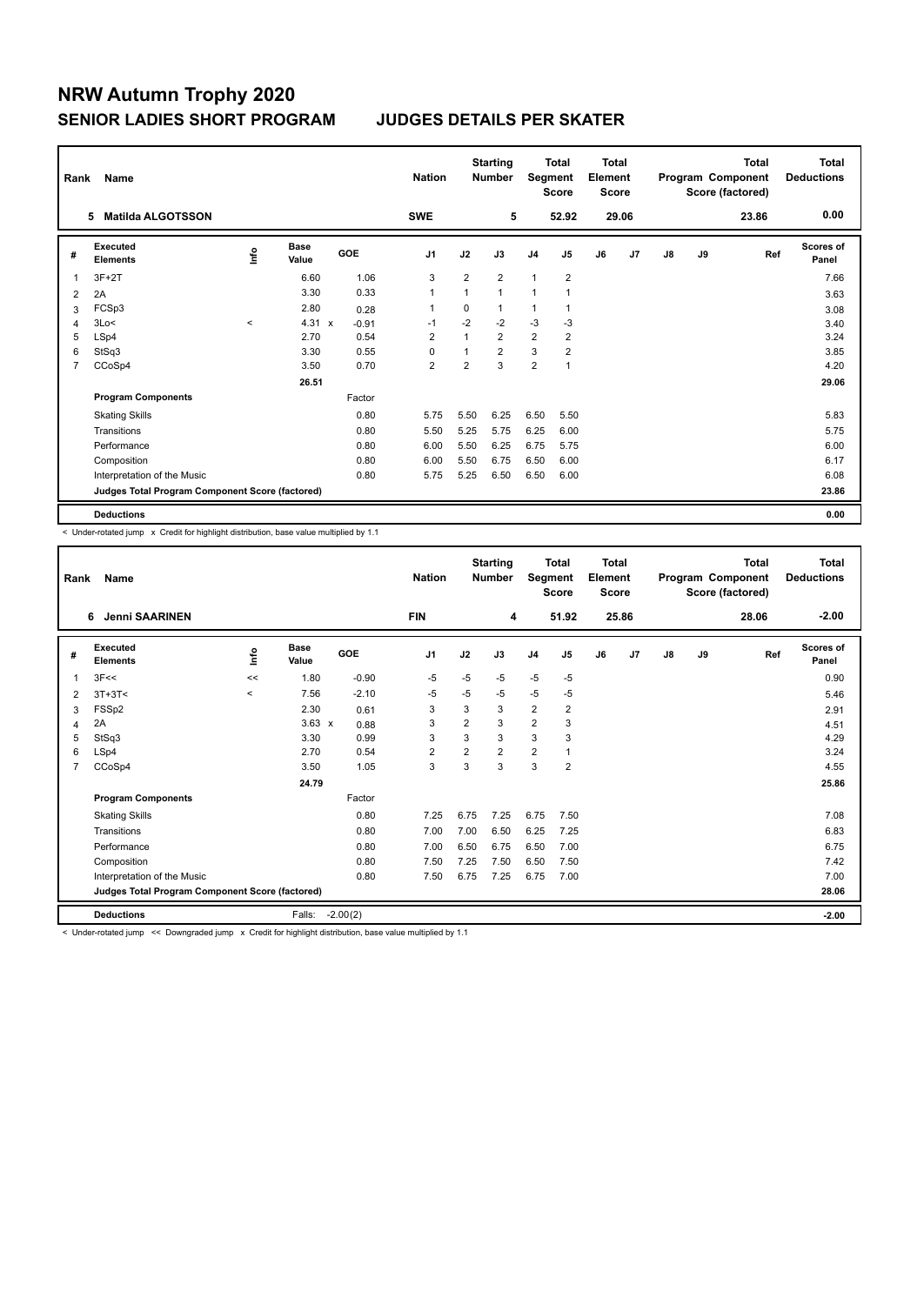| Rank           | Name                                            |      |                      |            | <b>Nation</b>  |                | <b>Starting</b><br><b>Number</b> |                | <b>Total</b><br>Segment<br><b>Score</b> | <b>Total</b><br>Element<br><b>Score</b> |                |    |    | <b>Total</b><br>Program Component<br>Score (factored) | <b>Total</b><br><b>Deductions</b> |
|----------------|-------------------------------------------------|------|----------------------|------------|----------------|----------------|----------------------------------|----------------|-----------------------------------------|-----------------------------------------|----------------|----|----|-------------------------------------------------------|-----------------------------------|
|                | <b>Greta MORKYTE</b><br>7                       |      |                      |            | <b>LTU</b>     |                | 9                                |                | 50.37                                   |                                         | 26.51          |    |    | 23.86                                                 | 0.00                              |
| #              | Executed<br><b>Elements</b>                     | ١nf٥ | <b>Base</b><br>Value | <b>GOE</b> | J <sub>1</sub> | J2             | J3                               | J <sub>4</sub> | J <sub>5</sub>                          | J6                                      | J <sub>7</sub> | J8 | J9 | Ref                                                   | <b>Scores of</b><br>Panel         |
| 1              | $3Lo+2T$                                        |      | 6.20                 | $-1.47$    | $-2$           | $-4$           | $-5$                             | $-2$           | $-3$                                    |                                         |                |    |    |                                                       | 4.73                              |
| 2              | 3Lz                                             |      | 5.90                 | $-0.79$    | $-1$           | $-2$           | $-2$                             | $\mathbf 0$    | $-1$                                    |                                         |                |    |    |                                                       | 5.11                              |
| 3              | FSSp4                                           |      | 3.00                 | 0.30       | 1              | 1              | $\overline{2}$                   | $\mathbf{1}$   | 0                                       |                                         |                |    |    |                                                       | 3.30                              |
| $\overline{4}$ | 2A                                              |      | 3.30                 | 0.44       | $\overline{2}$ | $\overline{2}$ | $\mathbf{1}$                     | $\mathbf{1}$   | 0                                       |                                         |                |    |    |                                                       | 3.74                              |
| 5              | CCoSp4                                          |      | 3.50                 | 0.35       | 1              | 1              | $\overline{2}$                   | $\mathbf{1}$   |                                         |                                         |                |    |    |                                                       | 3.85                              |
| 6              | StSq3                                           |      | 3.30                 | 0.44       | $\Omega$       | 1              | $\mathbf{1}$                     | $\overline{2}$ | $\overline{2}$                          |                                         |                |    |    |                                                       | 3.74                              |
| 7              | CSp2                                            |      | 1.80                 | 0.24       | 1              | 1              | $\overline{2}$                   | $\overline{2}$ | $\overline{1}$                          |                                         |                |    |    |                                                       | 2.04                              |
|                |                                                 |      | 27.00                |            |                |                |                                  |                |                                         |                                         |                |    |    |                                                       | 26.51                             |
|                | <b>Program Components</b>                       |      |                      | Factor     |                |                |                                  |                |                                         |                                         |                |    |    |                                                       |                                   |
|                | <b>Skating Skills</b>                           |      |                      | 0.80       | 5.75           | 5.75           | 5.75                             | 6.00           | 6.00                                    |                                         |                |    |    |                                                       | 5.83                              |
|                | Transitions                                     |      |                      | 0.80       | 5.50           | 6.00           | 5.00                             | 5.75           | 6.25                                    |                                         |                |    |    |                                                       | 5.75                              |
|                | Performance                                     |      |                      | 0.80       | 6.00           | 5.75           | 5.75                             | 6.25           | 6.25                                    |                                         |                |    |    |                                                       | 6.00                              |
|                | Composition                                     |      |                      | 0.80       | 5.75           | 6.00           | 6.00                             | 6.00           | 6.25                                    |                                         |                |    |    |                                                       | 6.00                              |
|                | Interpretation of the Music                     |      |                      | 0.80       | 6.25           | 5.75           | 6.25                             | 6.25           | 6.50                                    |                                         |                |    |    |                                                       | 6.25                              |
|                | Judges Total Program Component Score (factored) |      |                      |            |                |                |                                  |                |                                         |                                         |                |    |    |                                                       | 23.86                             |
|                | <b>Deductions</b>                               |      |                      |            |                |                |                                  |                |                                         |                                         |                |    |    |                                                       | 0.00                              |

| Rank           | Name                                            |         |                      |            | <b>Nation</b>            |                | <b>Starting</b><br><b>Number</b> |                | <b>Total</b><br>Segment<br><b>Score</b> | Total<br>Element<br><b>Score</b> |       |               |    | <b>Total</b><br>Program Component<br>Score (factored) | <b>Total</b><br><b>Deductions</b> |
|----------------|-------------------------------------------------|---------|----------------------|------------|--------------------------|----------------|----------------------------------|----------------|-----------------------------------------|----------------------------------|-------|---------------|----|-------------------------------------------------------|-----------------------------------|
|                | 8 Anete LACE                                    |         |                      |            | <b>LAT</b>               |                | 8                                |                | 46.97                                   |                                  | 24.83 |               |    | 22.14                                                 | 0.00                              |
| #              | Executed<br><b>Elements</b>                     | ١nf٥    | <b>Base</b><br>Value | <b>GOE</b> | J <sub>1</sub>           | J2             | J3                               | J <sub>4</sub> | J5                                      | J6                               | J7    | $\mathsf{J}8$ | J9 | Ref                                                   | <b>Scores of</b><br>Panel         |
| 1              | 3Lz                                             |         | 5.90                 | $-1.18$    | $-1$                     | $-2$           | $-4$                             | $-2$           | $-2$                                    |                                  |       |               |    |                                                       | 4.72                              |
| 2              | $3Lo+2T$                                        |         | 6.20                 | 0.65       | $\overline{2}$           | $\overline{1}$ | $\overline{2}$                   | $\mathbf 0$    | $\overline{1}$                          |                                  |       |               |    |                                                       | 6.85                              |
| 3              | CCoSp4                                          |         | 3.50                 | 0.58       | $\overline{2}$           | $\overline{2}$ | 3                                | $\mathbf{1}$   | 1                                       |                                  |       |               |    |                                                       | 4.08                              |
| 4              | $1A^*$                                          | $\star$ | $0.00 \times$        | 0.00       | $\overline{\phantom{a}}$ |                | $\overline{\phantom{a}}$         |                |                                         |                                  |       |               |    |                                                       | 0.00                              |
| 5              | FSSp4                                           |         | 3.00                 | 0.40       | 2                        | 1              | $\overline{2}$                   | $\mathbf 0$    | $\overline{1}$                          |                                  |       |               |    |                                                       | 3.40                              |
| 6              | StSq3                                           |         | 3.30                 | 0.00       | $\mathbf 0$              | 0              | $\Omega$                         | $\mathbf 0$    | $-1$                                    |                                  |       |               |    |                                                       | 3.30                              |
| $\overline{7}$ | LSp3                                            |         | 2.40                 | 0.08       | 1                        | 0              | 3                                | $\mathbf 0$    | $\mathbf 0$                             |                                  |       |               |    |                                                       | 2.48                              |
|                |                                                 |         | 24.30                |            |                          |                |                                  |                |                                         |                                  |       |               |    |                                                       | 24.83                             |
|                | <b>Program Components</b>                       |         |                      | Factor     |                          |                |                                  |                |                                         |                                  |       |               |    |                                                       |                                   |
|                | <b>Skating Skills</b>                           |         |                      | 0.80       | 5.75                     | 5.25           | 5.75                             | 5.50           | 5.75                                    |                                  |       |               |    |                                                       | 5.67                              |
|                | Transitions                                     |         |                      | 0.80       | 5.50                     | 5.50           | 5.25                             | 5.25           | 6.00                                    |                                  |       |               |    |                                                       | 5.42                              |
|                | Performance                                     |         |                      | 0.80       | 5.75                     | 5.50           | 5.25                             | 5.50           | 5.75                                    |                                  |       |               |    |                                                       | 5.58                              |
|                | Composition                                     |         |                      | 0.80       | 5.50                     | 5.75           | 5.75                             | 5.50           | 5.75                                    |                                  |       |               |    |                                                       | 5.67                              |
|                | Interpretation of the Music                     |         |                      | 0.80       | 5.25                     | 5.25           | 5.50                             | 5.25           | 5.50                                    |                                  |       |               |    |                                                       | 5.33                              |
|                | Judges Total Program Component Score (factored) |         |                      |            |                          |                |                                  |                |                                         |                                  |       |               |    |                                                       | 22.14                             |
|                | <b>Deductions</b>                               |         |                      |            |                          |                |                                  |                |                                         |                                  |       |               |    |                                                       | 0.00                              |

\* Invalid element x Credit for highlight distribution, base value multiplied by 1.1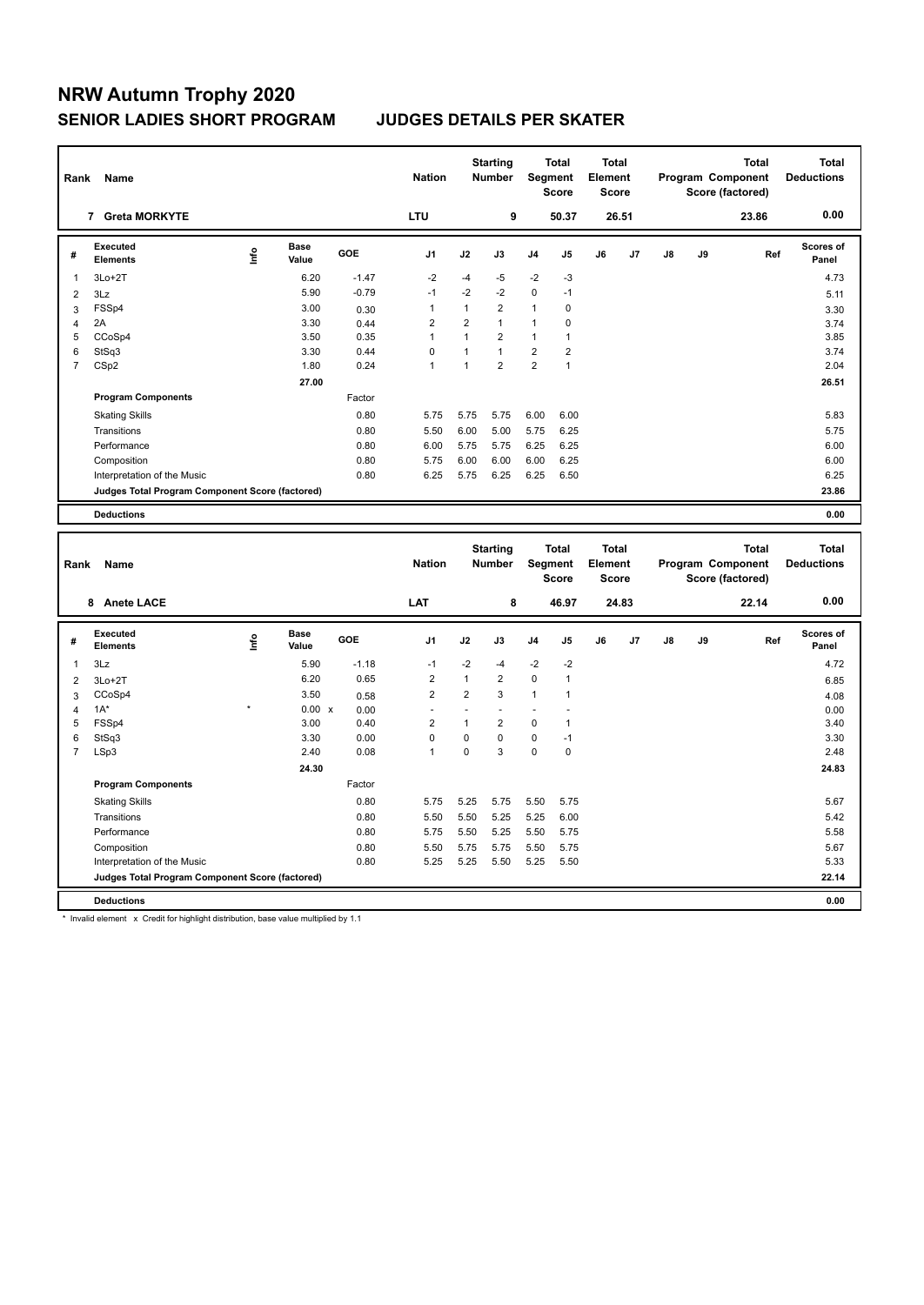| Rank | Name                                            |                          |                      |            | <b>Nation</b>  |                | <b>Starting</b><br><b>Number</b> | Segment        | <b>Total</b><br><b>Score</b> | <b>Total</b><br>Element<br>Score |       |    |    | <b>Total</b><br>Program Component<br>Score (factored) | Total<br><b>Deductions</b> |
|------|-------------------------------------------------|--------------------------|----------------------|------------|----------------|----------------|----------------------------------|----------------|------------------------------|----------------------------------|-------|----|----|-------------------------------------------------------|----------------------------|
|      | <b>Kristina ISAEV</b><br>9                      |                          |                      |            | <b>GER</b>     |                | $\overline{2}$                   |                | 46.17                        |                                  | 24.25 |    |    | 22.92                                                 | $-1.00$                    |
| #    | Executed<br><b>Elements</b>                     | lnfo                     | <b>Base</b><br>Value | <b>GOE</b> | J <sub>1</sub> | J2             | J3                               | J <sub>4</sub> | J <sub>5</sub>               | J6                               | J7    | J8 | J9 | Ref                                                   | Scores of<br>Panel         |
| 1    | $3T+3T<$                                        | $\overline{\phantom{a}}$ | 7.56                 | $-2.10$    | $-5$           | $-5$           | $-5$                             | $-5$           | $-5$                         |                                  |       |    |    |                                                       | 5.46                       |
| 2    | 3Lz<<                                           | <<                       | 2.10                 | $-0.77$    | $-4$           | $-4$           | $-3$                             | $-3$           | $-4$                         |                                  |       |    |    |                                                       | 1.33                       |
| 3    | FSSp4                                           |                          | 3.00                 | 0.30       | $\overline{1}$ | $\mathbf{1}$   | $\Omega$                         | $\mathbf{1}$   | $\mathbf{1}$                 |                                  |       |    |    |                                                       | 3.30                       |
| 4    | StSq3                                           |                          | 3.30                 | 0.66       | 2              | $\overline{2}$ | $\mathbf{1}$                     | $\overline{2}$ | $\overline{2}$               |                                  |       |    |    |                                                       | 3.96                       |
| 5    | 2A                                              |                          | $3.63 \times$        | 0.00       | $\mathbf 0$    | $\Omega$       | $\Omega$                         | 2              | $\mathbf 0$                  |                                  |       |    |    |                                                       | 3.63                       |
| 6    | LSp4                                            |                          | 2.70                 | 0.27       | 1              | 1              | $\overline{2}$                   | 1              | $\mathbf{1}$                 |                                  |       |    |    |                                                       | 2.97                       |
| 7    | CCoSp3                                          |                          | 3.00                 | 0.60       | $\overline{2}$ | $\overline{2}$ | 3                                | $\overline{2}$ | $\overline{2}$               |                                  |       |    |    |                                                       | 3.60                       |
|      |                                                 |                          | 25.29                |            |                |                |                                  |                |                              |                                  |       |    |    |                                                       | 24.25                      |
|      | <b>Program Components</b>                       |                          |                      | Factor     |                |                |                                  |                |                              |                                  |       |    |    |                                                       |                            |
|      | <b>Skating Skills</b>                           |                          |                      | 0.80       | 5.75           | 5.50           | 5.50                             | 6.00           | 6.00                         |                                  |       |    |    |                                                       | 5.75                       |
|      | Transitions                                     |                          |                      | 0.80       | 5.50           | 5.75           | 5.00                             | 5.50           | 6.00                         |                                  |       |    |    |                                                       | 5.58                       |
|      | Performance                                     |                          |                      | 0.80       | 6.00           | 5.25           | 5.50                             | 6.00           | 6.25                         |                                  |       |    |    |                                                       | 5.83                       |
|      | Composition                                     |                          |                      | 0.80       | 5.75           | 5.75           | 5.75                             | 5.75           | 6.00                         |                                  |       |    |    |                                                       | 5.75                       |
|      | Interpretation of the Music                     |                          |                      | 0.80       | 6.25           | 5.50           | 5.25                             | 5.75           | 6.00                         |                                  |       |    |    |                                                       | 5.75                       |
|      | Judges Total Program Component Score (factored) |                          |                      |            |                |                |                                  |                |                              |                                  |       |    |    |                                                       | 22.92                      |
|      | <b>Deductions</b>                               |                          | Falls:               | $-1.00(1)$ |                |                |                                  |                |                              |                                  |       |    |    |                                                       | $-1.00$                    |

< Under-rotated jump << Downgraded jump x Credit for highlight distribution, base value multiplied by 1.1

| Rank           | Name                                            |            |                      |            | <b>Nation</b>  |                | <b>Starting</b><br><b>Number</b> | Segment        | <b>Total</b><br><b>Score</b> | Total<br>Element<br><b>Score</b> |       |    |    | <b>Total</b><br>Program Component<br>Score (factored) | <b>Total</b><br><b>Deductions</b> |
|----------------|-------------------------------------------------|------------|----------------------|------------|----------------|----------------|----------------------------------|----------------|------------------------------|----------------------------------|-------|----|----|-------------------------------------------------------|-----------------------------------|
| 10             | <b>Maia SORENSEN</b>                            |            |                      |            | <b>DEN</b>     |                | 11                               |                | 44.94                        |                                  | 23.14 |    |    | 22.80                                                 | $-1.00$                           |
| #              | Executed<br><b>Elements</b>                     | <b>Lin</b> | <b>Base</b><br>Value | GOE        | J <sub>1</sub> | J2             | J3                               | J <sub>4</sub> | J <sub>5</sub>               | J6                               | J7    | J8 | J9 | Ref                                                   | Scores of<br>Panel                |
| 1              | 3Lo                                             |            | 4.90                 | 1.14       | 3              | $\overline{2}$ | 3                                | $\overline{2}$ | 2                            |                                  |       |    |    |                                                       | 6.04                              |
| 2              | 3T+COMBO                                        |            | 4.20                 | $-2.10$    | -5             | $-5$           | $-5$                             | $-5$           | $-5$                         |                                  |       |    |    |                                                       | 2.10                              |
| 3              | LSp3                                            |            | 2.40                 | 0.32       | $\overline{2}$ | $\mathbf 0$    | $\mathbf{1}$                     | $\mathbf{1}$   | $\overline{2}$               |                                  |       |    |    |                                                       | 2.72                              |
| 4              | FCSp1                                           |            | 1.90                 | $-0.82$    | -5             | $-4$           | $-5$                             | $-2$           | $-4$                         |                                  |       |    |    |                                                       | 1.08                              |
| 5              | 2A                                              |            | $3.63 \times$        | 0.33       | $\overline{2}$ | $\overline{1}$ | 1                                | $\mathbf{1}$   | 1                            |                                  |       |    |    |                                                       | 3.96                              |
| 6              | StSq3                                           |            | 3.30                 | 0.44       | $\overline{2}$ | 1              | $\overline{1}$                   | $\mathbf{1}$   | 3                            |                                  |       |    |    |                                                       | 3.74                              |
| $\overline{7}$ | CCoSp3                                          |            | 3.00                 | 0.50       | $\mathbf{1}$   | $\Omega$       | $\overline{2}$                   | $\overline{2}$ | $\overline{2}$               |                                  |       |    |    |                                                       | 3.50                              |
|                |                                                 |            | 23.33                |            |                |                |                                  |                |                              |                                  |       |    |    |                                                       | 23.14                             |
|                | <b>Program Components</b>                       |            |                      | Factor     |                |                |                                  |                |                              |                                  |       |    |    |                                                       |                                   |
|                | <b>Skating Skills</b>                           |            |                      | 0.80       | 5.50           | 5.25           | 5.75                             | 6.50           | 6.00                         |                                  |       |    |    |                                                       | 5.75                              |
|                | Transitions                                     |            |                      | 0.80       | 5.25           | 5.00           | 5.00                             | 6.25           | 6.25                         |                                  |       |    |    |                                                       | 5.50                              |
|                | Performance                                     |            |                      | 0.80       | 5.75           | 5.25           | 5.50                             | 6.50           | 6.00                         |                                  |       |    |    |                                                       | 5.75                              |
|                | Composition                                     |            |                      | 0.80       | 5.25           | 5.00           | 5.50                             | 6.50           | 6.25                         |                                  |       |    |    |                                                       | 5.67                              |
|                | Interpretation of the Music                     |            |                      | 0.80       | 5.50           | 5.25           | 5.75                             | 6.25           | 6.50                         |                                  |       |    |    |                                                       | 5.83                              |
|                | Judges Total Program Component Score (factored) |            |                      |            |                |                |                                  |                |                              |                                  |       |    |    |                                                       | 22.80                             |
|                | <b>Deductions</b>                               |            | Falls:               | $-1.00(1)$ |                |                |                                  |                |                              |                                  |       |    |    |                                                       | $-1.00$                           |

x Credit for highlight distribution, base value multiplied by 1.1